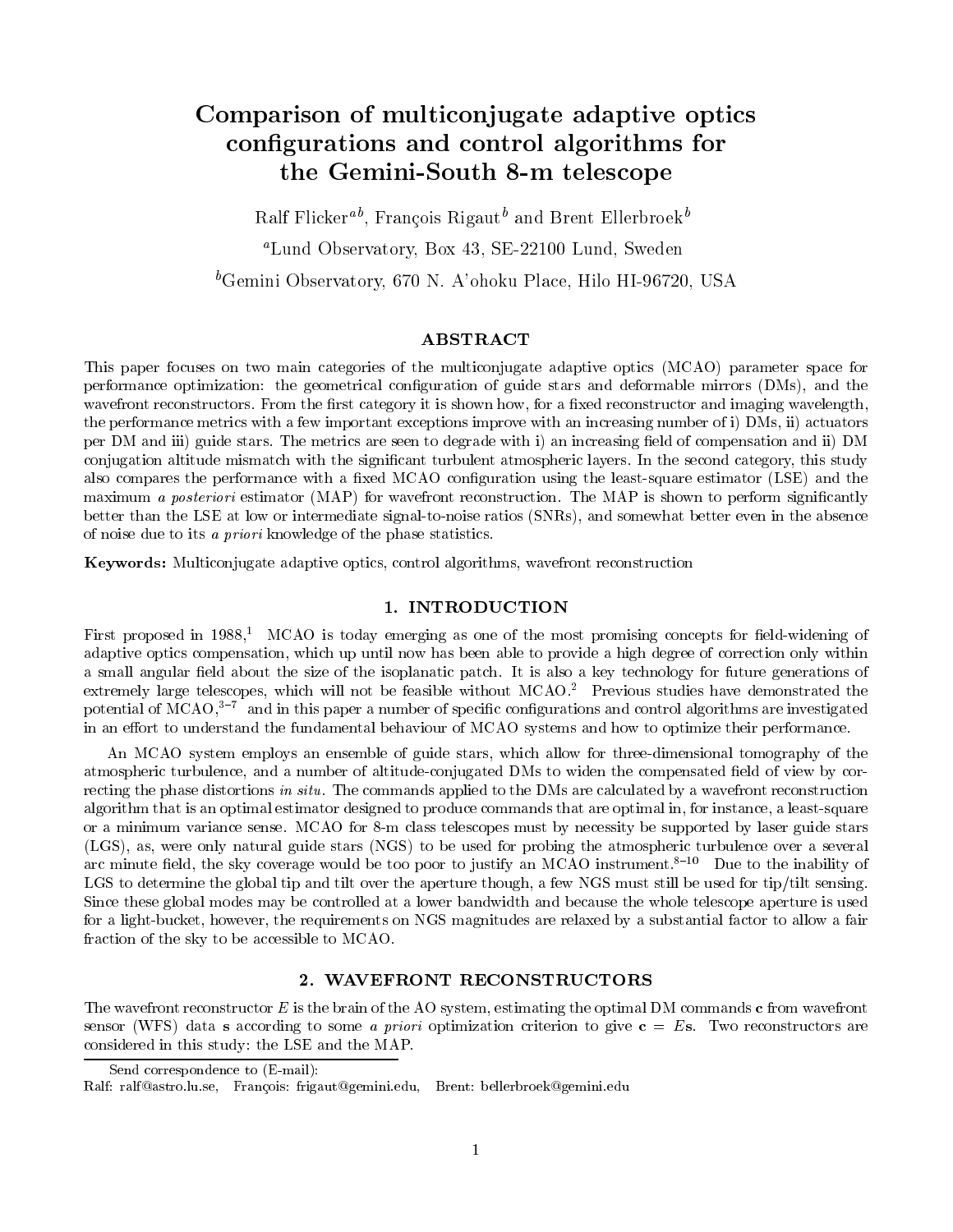### 2.1. Least square estimator

In an AO system with an ideal noise-free Shack-Hartmann WFS we assume that there is a linear relationship between the *n* actuator commands **c** and the *m* slope measurements **s** according to

$$
\mathbf{s} = G\mathbf{c},\tag{1}
$$

where G is the  $m \times n$  *interaction matrix.* To estimate the actuator commands one needs to invert the relationship (1), either by the generalized matrix inverse (aka the Moore-Penrose *pseudoinverse*) or by singular value decomposition (SVD). Depending upon the DM/WFS geometry there will be a number of highly singular modes and at the very least two - the piston and waffle modes - that must be filtered out before inversion. Hence the SVD is the preferred method as it explicitly delivers the singular values and subject them to filtering according to some a priori threshold. Decomposing  $G$  with the SVD, inverting and filtering, involve these three steps:

$$
G = U\Lambda V^T \tag{2}
$$

$$
G^{-1} = V\Lambda^{-1}U^T \tag{3}
$$

$$
E_{ls} = V\Gamma U^{I}, \qquad (4)
$$

where

$$
\Lambda = \text{diag}(\{\lambda_i\}_{i=1}^n), \text{ the singular values } (5)
$$

$$
\Gamma_{ii} = \begin{cases} \lambda_i^{-1} & \text{for valid modes} \\ 0 & \text{for singular modes} \end{cases}
$$
 (6)

are diagonal matrices and U and V are orthonormal matrices. The notation Els is introduced for the least-square *reconstruction matrix*, or just reconstructor, which in this case is just the filtered inverse of  $G$ . The least-square optimized actuator commands are thus given by the reconstructed slope measurements according to  $\mathbf{c} = E_{ls} \mathbf{s}$ . This solution is a least-square estimate in the sense that the squared norm of the measurement error  $\varepsilon_s \equiv |\mathbf{s} - G\mathbf{c}|^2$  is minimized.

# 2.2. Maximum a posteriori estimator

Although the ideal LSE performs rather well under a relatively wide range of conditions, it is worthwhile to consider a more realistic case where the WFS measurements are distorted by a purely additive random noise n such that

$$
\mathbf{s} = G\mathbf{c} + \mathbf{n}.\tag{7}
$$

In the case of Gaussian statistics for the noise, a noise-weighted least-square optimal estimate (aka the Gauss-Markov estimate, GME) of the actuator commands may be derived from a probabilistic approach using the maximum likelihood technique. The GME solution is flawed, however, in that another singular inversion presents itself so that G must be pre-filtered anyhow. This solution may be regularized, however, by employing a maximum a posteriori<sup>11</sup> technique in stead, and as this result contains features attractive to MCAO applications this study will leave the GME and focus on the MAP. Employing the Bayes' formula for conditional probabilities, one may inquire about the probability that a certain set of actuator commands c produced what was actually measured s, and attempt to maximize this quantity:

$$
P(\mathbf{c}|\mathbf{s}) = \frac{P(\mathbf{c})P(\mathbf{s}|\mathbf{c})}{P(\mathbf{s})}.
$$
 (8)

Assuming Gaussian statistics for the WFS noise and for the phase distortion at any point in the field, the various terms in (8) are readily derived as  $\chi^2$  expressions. The equation may then be differentiated with respect to **c** and solved for the optimal MAP estimator<sup>6,12</sup>:

$$
E_{map} = (G^T C_n^{-1} G + C_c^{-1})^{-1} G^T C_n^{-1}.
$$
\n(9)

The terms  $C_n \equiv \langle \mathbf{n} \mathbf{n}^T \rangle$  and  $C_c \equiv \langle \mathbf{c} \mathbf{c}^T \rangle$  are the closed loop covariance matrices of the noise and the actuator command vectors, and it may be shown that the MAP estimate is also optimal in the least-square sense. For low SNRs, the regularization term  $C_c$  – will dominate the expression within parentheses and keep it invertible. What this means, generally speaking, is that when there is a lot of noise in the system, the reconstructor will trust the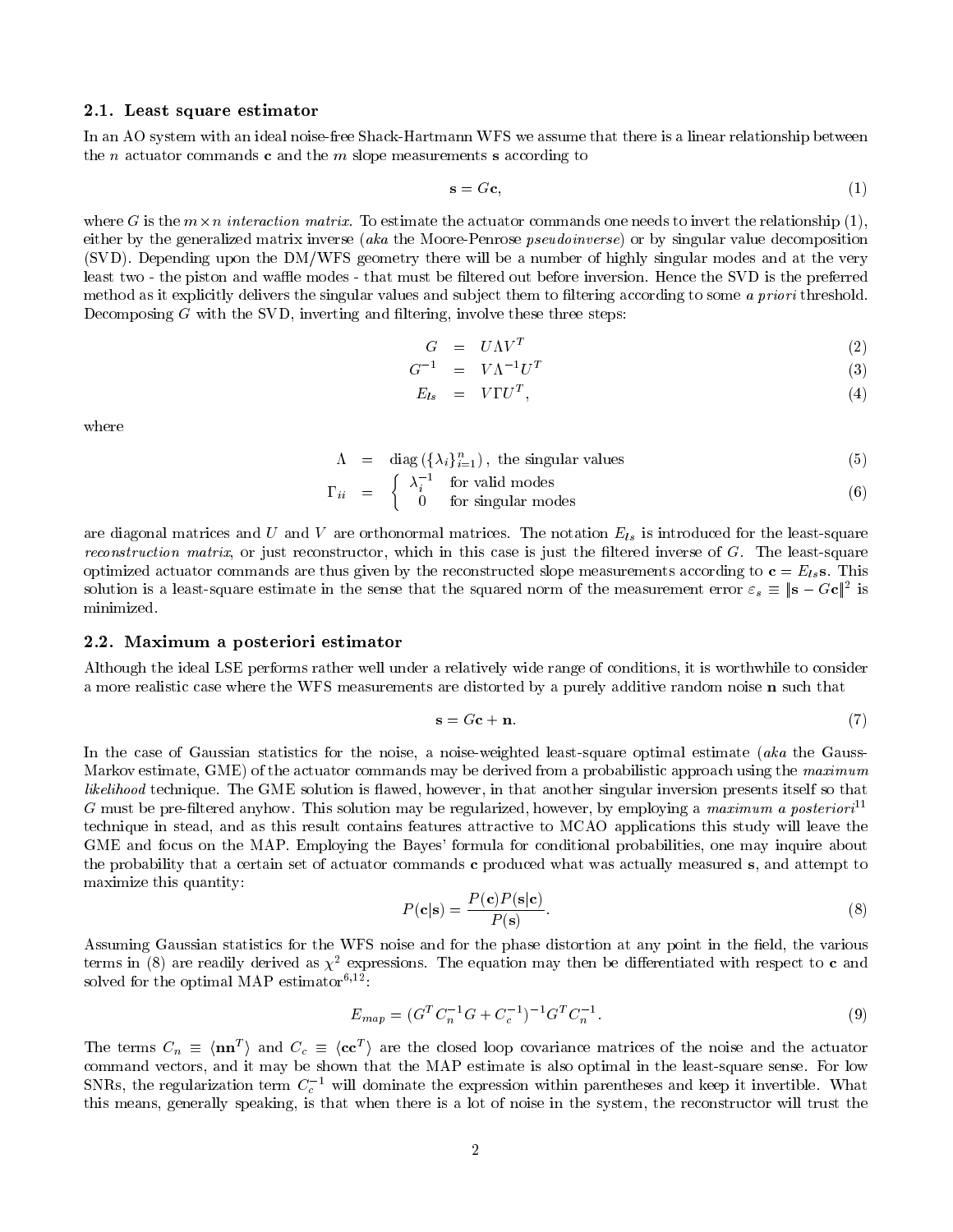measurements less and less and use the a priori knowledge of the atmospheric statistics in stead for reconstructing the phase. For high SNR the GME term will dominate, and the MAP solution converges to the GME in the limit of no noise.

For MCAO, the inclusion of phase statistics has another consequence altogether. Although perhaps not the most severe, one of the fundamental limitations to MCAO relying on tomography is still the fact that some portions of the atmosphere (where there is no measurement redundancy) will not be mapped tomographically.<sup>13</sup> In the outer regions of the field where there is no overlap between the guide star beams, the reconstructor will not be able to position the measured phase distortions vertically, and tomography fails. With some knowledge of the phase statistics though, be it only a generic estimate, the reconstructor may use this information to distribute the correction among the DMs in a fashion that on the average will be more right than wrong, and long-exposure performance will improve.

# 3. MCAO SIMULATION

The MCAO configurations and reconstructors have been tested in a Monte Carlo simulation that closely models the spatial characteristics such as fitting, anisoplanatism and spatial aliasing errors of a closed loop Shack-Hartmann (SH) based MCAO system. Temporal issues such as servo lag effects and the temporally augmented WFS noise are not modeled, hence the loop may be closed with zero frame delay. The WFS slope vectors are calculated from the average phase gradient over the subapertures, and WFS noise is modeled only with respect to photon shot noise. This means that no account is taken for the effects of subaperture spot deformation due to extended beacons or partially illuminated subapertures. More detailed simulations including these effects<sup>5,10</sup> give similar results, however, which suggests that this simplified model gives a good first-order estimation of the performance. The algorithm is sketched in block-diagram form below, where the phase maps  $\phi$ ,  $\varphi$  and  $\psi$  are field dependent quantities and s and c refer to multiple WFSs and DMs respectively  $(cf. \$ \$3.1).



#### 3.1. Modeling of the system

The simulation computes the pupil plane residual phase distortion upon adaptive correction for atmospheric turbulence, adopting the near-field approximation and neglecting scintillation effects. Taking  $\bf{r}$  as the pupil plane coordinate and  $\theta$  as the all-sky field angle, the residual phase  $\psi$  may be written:

$$
\psi(\mathbf{r}, \theta) = \sum_{l=1}^{7} \varphi_l(\gamma \mathbf{r} - h_l \theta) - \sum_{k=1}^{N_{min}} \phi_k(\gamma \mathbf{r} - h_k \theta), \qquad (10)
$$

where  $\varphi_l$  is the turbulent phase of layer l at altitude  $h_l$ , and  $\phi_n$  is the mirror deformation of DM k conjugated to an altitude  $h_k$ . The scale factor  $\gamma$  accounts for the LGS cone effect when (10) is calculated in the WFS measurement algorithm, and it assumes the value

$$
\gamma = 1 - \frac{h}{h_{lgs}} \delta(\alpha_{lgs}), \quad \delta(\alpha_{lgs}) = \begin{cases} 1 & \theta = \alpha_{lgs} \\ 0 & \text{otherwise} \end{cases}, \tag{11}
$$

where h is the altitude  $_{1}$  hlgs is the LGS altitude and liggs is the vector of LGS directions. The SH-WFS measurement vector is proportional to the subaperture spot centroid, which is calculated from the average gradient of the phase,

$$
\mathbf{s}(\theta) \propto \int d\mathbf{r} \nabla \widetilde{\psi}(\mathbf{r}, \theta) \stackrel{\theta \to \alpha_i}{\Longrightarrow} \mathbf{s}_i \propto \int d\mathbf{r} \nabla \widetilde{\psi}(\mathbf{r}, \alpha_i), \tag{12}
$$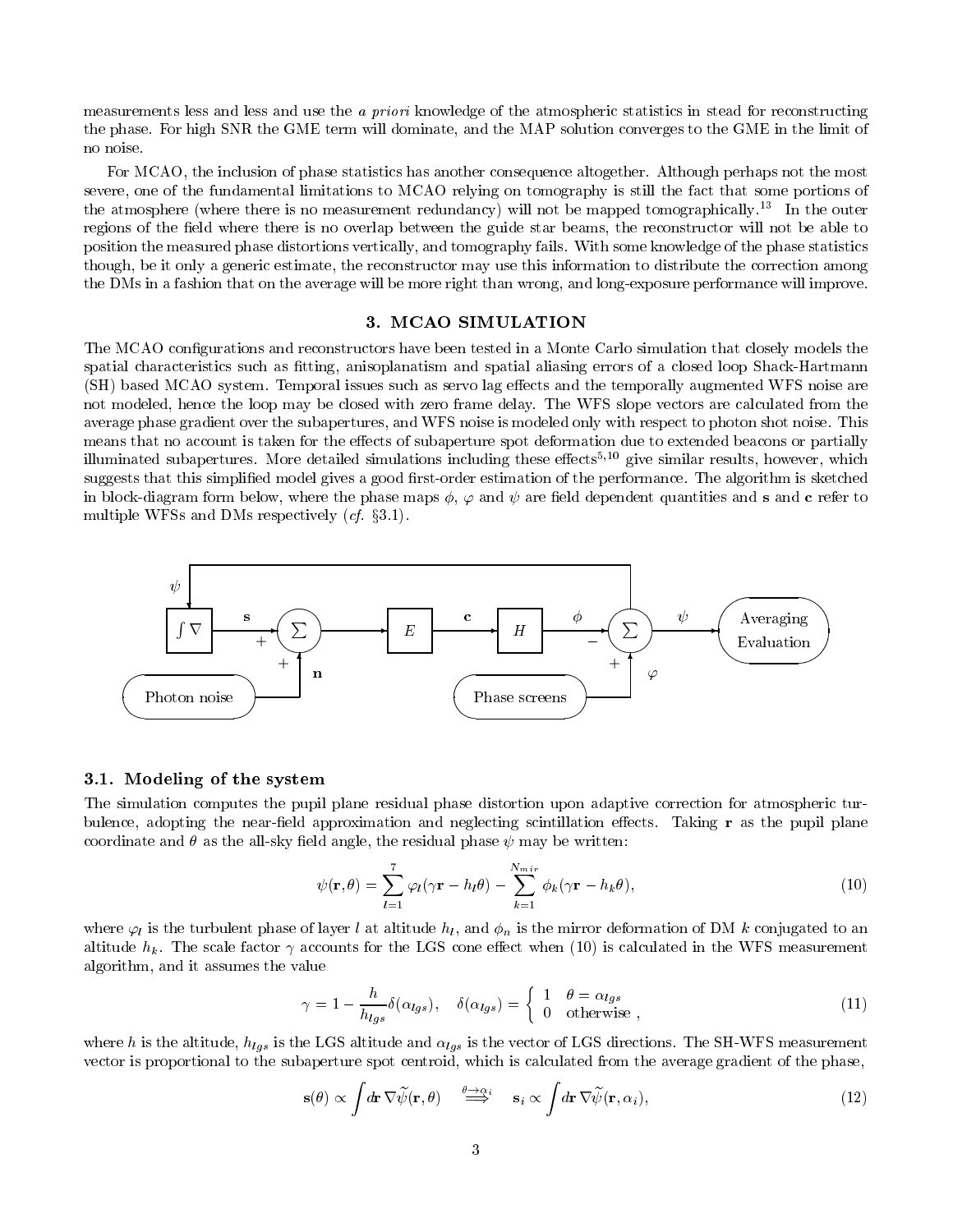

Figure 1. Left panel: layered 50% Cerro Pachon turbulence profile for an 8-m telescope in K band at a 2.7 km elevation, expressed in  $D/r_0$ . Right panel: structure functions of a theoretical Kolmogorov spectrum (solid) and the phase screens used in the simulation.

where the directions for measurements have been restricted to the  $i$  guide star directions  $\alpha_i$ . In  $\psi$  the piston, and for LGS also the tip/tilt components, have been projected out according to

$$
\widetilde{\psi}(\mathbf{r}, \alpha_i) = \psi(\mathbf{r}, \alpha_i) - \frac{1}{P} \sum_j m_j(\mathbf{r}) \int_P d\mathbf{r}' m_j(\mathbf{r}') \psi(\mathbf{r}', \alpha_i), \tag{13}
$$

where mj (r) are the modes to be removed and P the pupil area. The interaction matrix G is the Jacobian of WFS measurements to DM commands,  $G = \partial s/\partial c$ , which is obtained during the initialization of the system by poking one actuator at a time and measuring the response. The mode matrix  $H$  is likewise the Jacobian of mirror deformations to actuator commands,  $H = \partial \phi / \partial c$ , with the DM influence functions or any other desirable modes for its columns. Ignoring temporal complications, the process of measurement, reconstruction and building the <sup>k</sup> mirror deformations can be written

$$
\phi_k = H_k \sum_{i=1}^{N_{gs}} E_i \int d\mathbf{r} \, \nabla \psi(\mathbf{r}, \alpha_i), \tag{14}
$$

where  $\sim$  10  $^{\circ}$  is the number of are guide stars. The DMs are modeled with the characteristic interventions of a piezostack DM, where the pupil plane DM is congured in a Fried geometry with respect to the WFS subapertures. The LGS have been fixed to an X-like configuration consisting of five sodium LGS at 90 km, and the four tip/tilt NGS are distributed in-between  $(cf.$  top left panel of figure 2) in a fashion that fills the field adequately. For global tip/tilt sensing only three NGS are required, but we have used four here merely for the benefit of symmetry. This allows for a faster evaluation, and there is only a marginal increase in performance in going from three to four NGS as long as noise sensitivity in not concerned. The photon shot noise on the beacons was modeled by adding a random vector of Gaussian statistics with statistical deviation m to the SH-WFS slope vector, expressed in radians of average phase difference between the subaperture edges. The subaperture variance  $\sigma_m^2$  was given by  $9$ 

$$
\sigma_m^2 = \left(\frac{\lambda_s}{\lambda_{im}}\right)^2 \frac{2\pi}{N_{pde}r_{0_s}^2},\tag{15}
$$

where Npde is the number of photo detection events (PDEs) in the subaperture detector, s and im the sensing and imaging wavelengths respectively and  $r_{0_s}$  the integrated Fried parameter at the sensing wavelength. This is not the best formula for LGS since it neglects effects of LGS spot size. As only LGS are considered for high-order beacons in this study, however, this approximation will result in a systematic error affecting all simulations equally.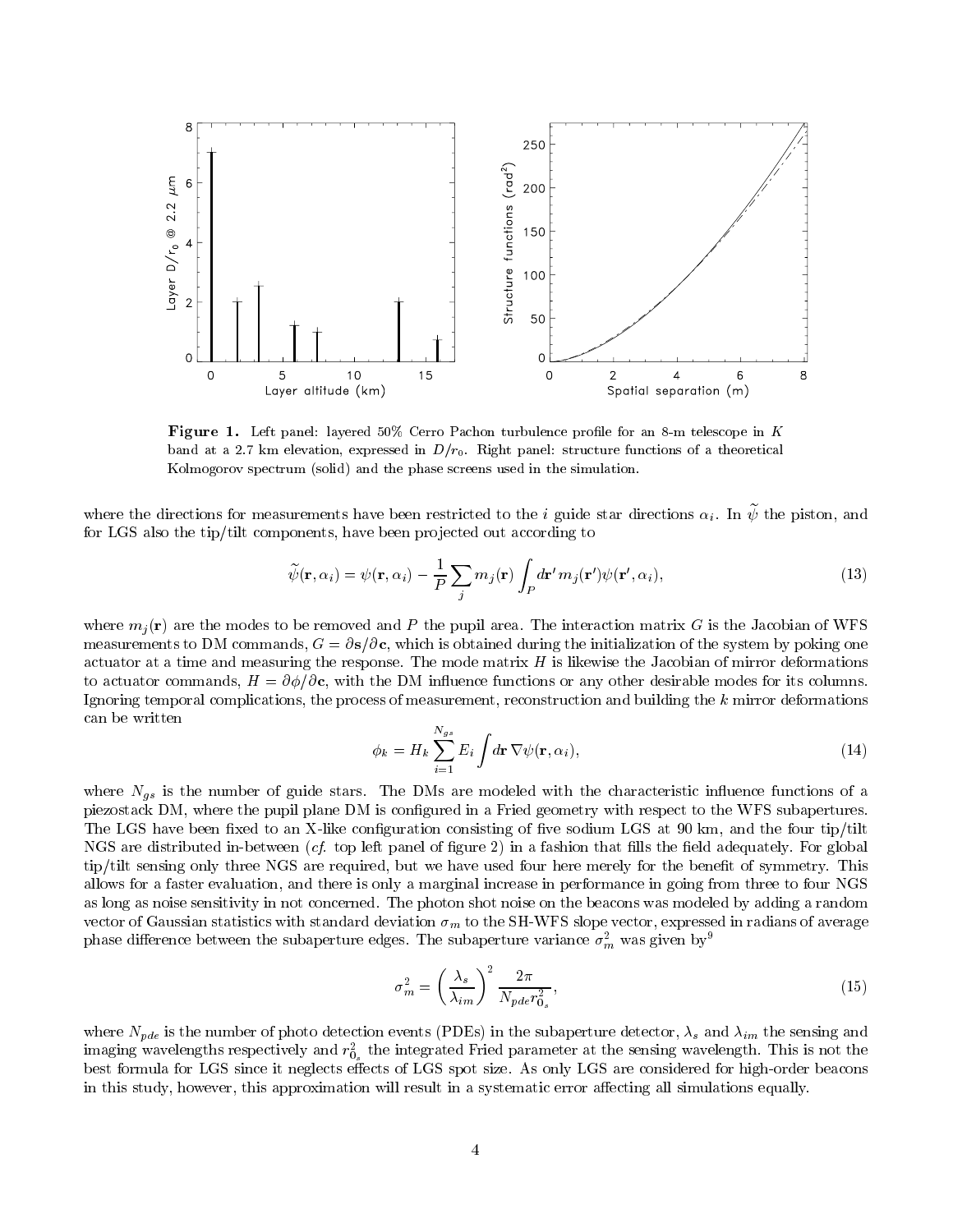

Figure 2. Conguration and data for the generic 3-DM (12 - 12 WFS subapertures) system described in section 4. Upper left: configuration of natural  $(N)$  and laser  $(L)$  guide stars, and field evaluation points (dots). Upper right: normalized singular values of the conventional (plus) and multiconjugate (star) AO system. Lower left: Strehl ratio versus field angle for AO/MCAO systems. Lower right: surface plot of the MCAO Strehl ratio.

# 3.2. Modeling of the atmosphere

The atmospheric turbulence is modeled by a  $C_n^-$  profile obtained from generalized-SCIDAR and balloon data at Cerro Pachon14 (CP), where the Gemini-South 8-m telescope is being constructed. Adopting the Taylor hypothesis of frozen turbulence, the 50% CP data was compiled and discretized into a 7-layer profile by fitting Gaussians to the real data and assigning a delta function containing the total energy of the Gaussian to their respective offsets. Figure 1 (left) shows the turbulence profile thus obtained, expressed in  $D/r_0$  for an 8-m telescope in K band. The integrated Fried parameter in V band (0.55  $\mu$ m) is  $r_0 = 16.6$  cm, which is equivalent to an overall seeing of  $\theta_s \approx 0.7$ ".

The phase screens used for simulating the turbulent layers were generated from the theoretical Kolmogorov power spectral density (PSD) by the FFT method. The phase map is obrained by adding a uniformly distributed random phase  $\xi$  to the square-root of the Kolmogorov PSD  $\Phi_{kol}$  before applying the Fourier transform:  $\varphi = \mathcal{F}^{-1} \left[ \sqrt{\Phi_{kol}} e^{-i\xi} \right]$ . Figure 1 (right) compares the structure functions

$$
D_{kol}(\rho) = 6.88 \left(\frac{\rho}{r_0}\right)^{5/3} \quad \text{and} \quad D_{mod}(\rho) = \langle |\varphi(r) - \varphi(r+\rho)|^2 \rangle \tag{16}
$$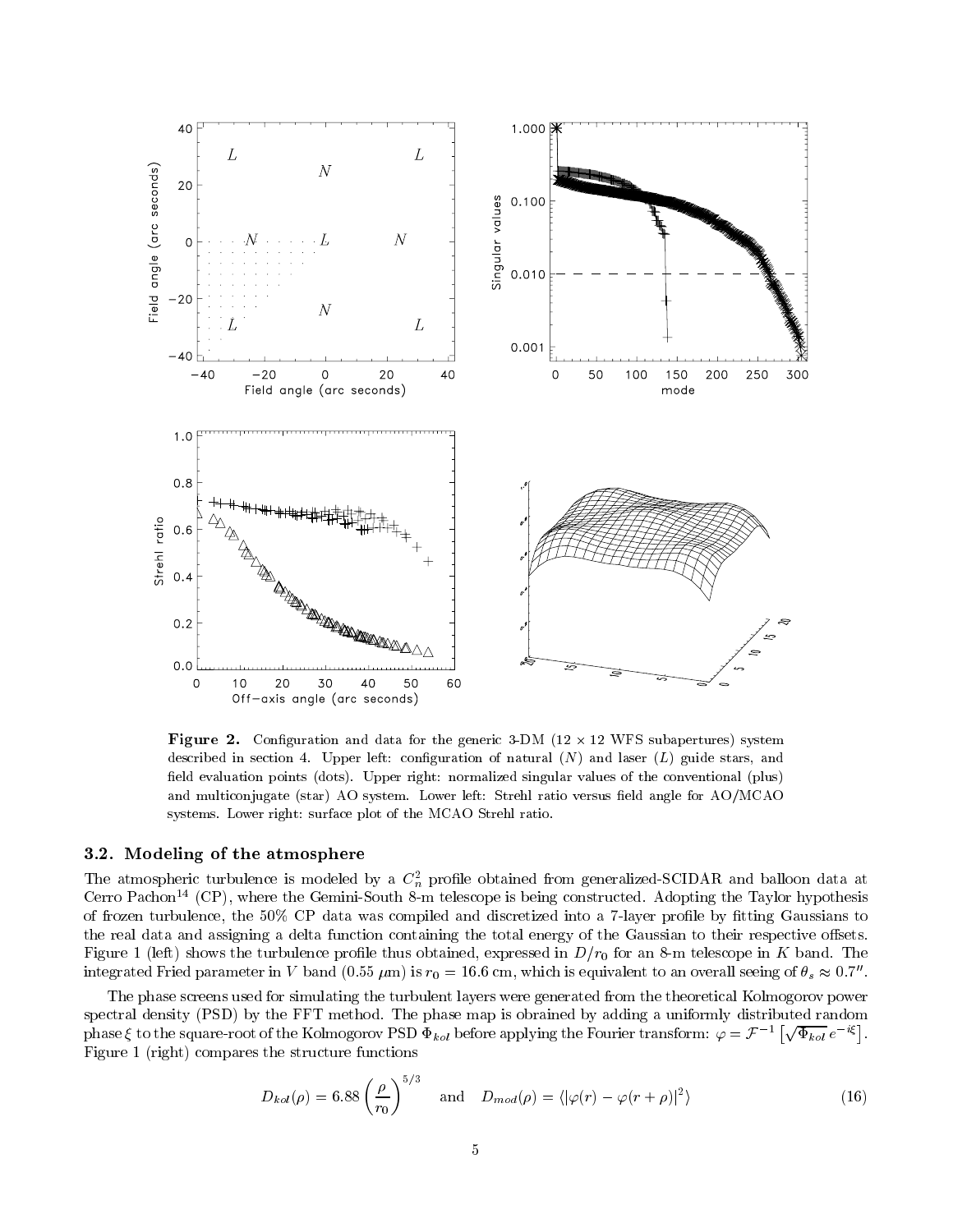

Figure 3. Left: on-axis ratio of AO and MCAO Strehl ratio for LSE (solid) and the MAP (dot-dash) estimator. Right:  $\bar{S}$  (symbols) and  $\sigma_S$  (symbols+line) for the generic 3-DM system (diamonds) and the 2-DM system used in  $\S 4.1.2$  conjugated to [0,8] km (stars), as a function of the number of modes discarded after filtering.

of the theoretical Kolmogorov and the computer generated phase screens. At small separations  $\rho$ , the discrepancy is negligible to none, and while the difference grows at larger separations this is not a big concern, as it actually bends off in the right direction. A more realistic PSD (e.g. the von Karman spectrum) would show a similar behavior due to the finite outer scale of the turbulence. Due to the periodicity of the Fourier transform, however, the FFT method imposes an outer scale to phase screens generated even from Kolmogorov statistics, but it is typically a much larger scale than would be assumed for a von Karman spectrum. Since the screens were generated in a 2048  $\times$  2048 format, this outher scale would for an 8-m pupil D be  $L_0 = 16384/D_{pix}$  m, where  $D_{pix}$  is the number of pixels across D. For the values of  $D_{nix}$  that concern the simulations in this paper we find that  $L_0 \sim 250 - 300$  m.

# 4. NUMERICAL RESULTS

The MCAO system compensation quality has been evaluated in a triangular area one eighth of the full field, *cf.* figure 2 (top left panel), with the square area within the LGS chosen as the field relevant to optimization. The main  $m$ etrics chosen for evaluating the performance are the average  $\beta$  and the standard deviation  $\sigma_S$  (or sometimes the relative standard deviation  $\delta_S \equiv \sigma_S/S$ , aka uniformity) of the long exposure Strehl ratio  $\langle S(\theta) \rangle$  within this field.  $S(\theta)$  was estimated from the residual phase variance by the approximation  $S(\theta) = \exp[-\sigma_{\psi}^2(\theta)]$ , where

$$
\sigma_{\psi}^{2}(\theta) = \frac{1}{P} \left[ \int_{P} d\mathbf{r} \, \psi^{2}(\mathbf{r}, \theta) - \left( \int_{P} d\mathbf{r} \, \psi(\mathbf{r}, \theta) \right)^{2} \right],\tag{17}
$$

bearing in mind that the exponential approximation is an underestimation below  $S \sim 0.2$ . Figure 2 shows an example of a typical data output from one simulation, here for a 3-DM system with a 12  $\times$  12 subaperture SH-WFS and  $[13, 11, 9]$  actuators across the diameter of the three DMs conjugated to  $[0, 4, 12]$  km. The performance metrics for this system (henceforth referred to as the  $\frac{1}{2}$  generic  $\frac{1}{2}$  system) in K band with no noise are  $S = 0.67$  and  $\frac{1}{2}$  = 2:6%. When citing number of actuators across the pupil, the relevant measure in reality is the actuator pitch  $d$ , which defines the spatial cut-on frequency  $f_c = 1/2a$  of the DM. The pitch is given by  $a = W/(N - 1)$ , where W is the meta-pupil diameter and N the number of actuators across  $W$ . W also depends on the conjugation altitude  $h$ , the Let a the altitude high altitude the angle  $\sim$  to the LGS according to the angle  $\sim$ 

$$
W = D\left(1 - \frac{h}{h_{lgs}}\right) + 2\alpha h \quad \Rightarrow \quad d = \frac{1}{N - 1} \left[ D\left(1 - \frac{1}{h_{lgs}}\right) + 2\alpha h \right]. \tag{18}
$$

This parameter (d) goes into the estimation of the fitting error, and it is seen that d mainly depends upon N, as  $\alpha$ and  $h$  will be correlated to  $N$ .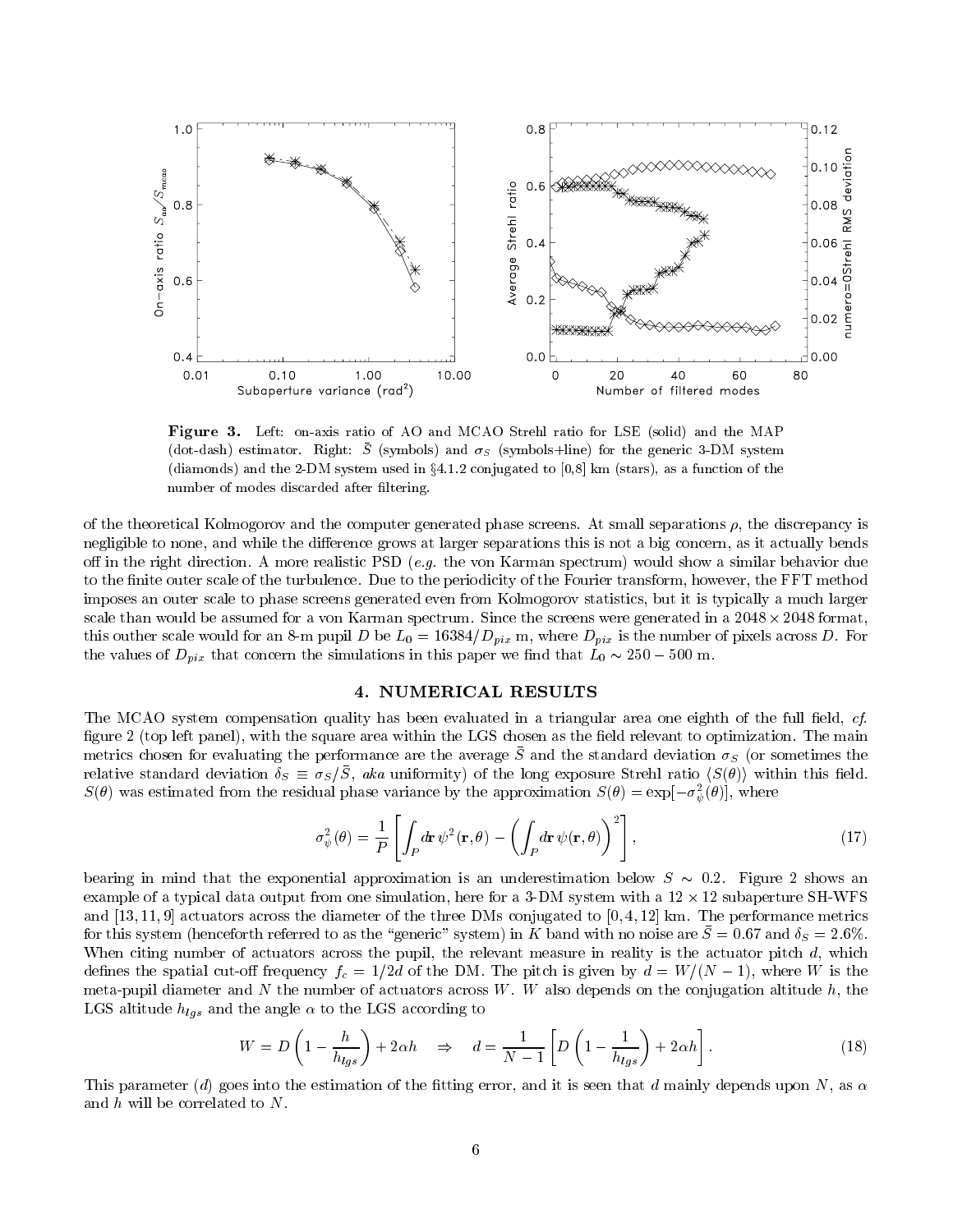# 4.1. Modal filtering

One ma jor hassle that complicates the analysis of least-square type reconstructors is the sub jectivity in the choice of conditioning number. Strictly, to obtain the optimal performance for a given configuration, one should test it for all choices of conditioning numbers and choose the optimal. Figure 5 (Figure panel) shows D and  $\sigma_S$  for the generic 5-DM system (solid curve) and a 2-DM system of the same order (dot-dashed curve). There is clearly some dependence upon conditioning number, and moreover, this dependence varies between configurations. It seems thus very difficult to know beforehand what a good conditioning number will be for a specic system, and only checking them all would reveal. Unfortunately such an optimization was not possible for the simulations in this paper, and an empirically "sound" conditioning number was chosen for each configuration. This may be expected to produce some spurious effects occasionally, though we believe this to be a second order effect in most (but not all) cases considered here. The fundamental reason for the inadequacy of this naive absolute filtering criterion is that the WFS sensitivity to a specic mode need not necessarily correlate with the atmospheric content in that mode. That is, some modes which are poorly sensed by the WFS - and thus likely to be filtered - may still contain a non-negligible amount of atmospheric turbulence statistics, and vice versa. A more careful filtering might alleviate this effect by projecting the SVD modes on Zernikes to get a measure of the atmospheric content in the mode, but this was not done in the simulations presented here. Another effect, particular to MCAO, is that locally well sensed modes on the individual DMs may combine to form globally singular modes as seen from the WFSs (the DM "null modes", cf. reference [12]). This will result in a disproportional number of modes being filtered out as the number and order of the DMs grow, but it is unclear whether this is liable to cause trouble for high-order multiple-DM congurations to the extent that performance is affected.

# 4.2. Geometrical configurations

For the purpose of probing some of the geometrical MCAO configuration space, the wavefront reconstructor, the imaging wavelength and the number of PDEs have been kept fixed as the geometrical parameters are varied. Thus all simulations in this subsection were done with the LSE reconstructor in K band  $(2.2 \mu m)$  and without any WFS noise.

# 4.2.1. Field of compensation

The configuration parameter that seems to be the most crucial to the anisoplanatism error budget is the density of high-order reference beacons, e.g. the LGS. For a fixed number of LGS (which is the case we are considering) this translates directly into the size of the field one wishes to correct. Invariably, one finds that the quality of compensation decreases with an increasing field  $(e.g.$  decreasing LGS density). Hence, the size of the science field will ultimately be governed by what kind of penalties MCAO observers are ready to take in performance. The science field was defined as the square marked by the four LGS in the corners of the " $X$ ", and the distance cited as "LGS distance" is half the side of this square. Using the generic intermediate-order 3-DM system described above, the LGS distance was varied between  $17'' - 44''$  in steps of 4.5", and the results are plotted in the upper half of figure 4. There are two ways of comparing the performance for a given system configuration as the field size varies: either one keeps everything else fixed, or one allows the size of the altitude-conjugated DMs to vary to accommodate the changing size of the meta-pupil at different altitudes. These two alternatives may be expected to give slightly different results as the former experiences a loss of number of effective actuators when the field increases (solid line), and the latter changes the spatial frequency content of the DMs (dot-dashed line). Which case is the more correct or representative may be debated, but whichever one chooses for a norm, the other one will then be contaminated by a spurious effect. But as the plots show, these effects are not very prominent anyhow, making the distinction a non-issue.

# 4.2.2. DM conjugation altitudes

A key issue in the design of an MCAO system is the conjugation altitude of a particular DM. In most cases there will be a unique location that is optimal in, for instance, average Strehl ratio or uniformity over the field. These metrics need not necessarily be optimal at the same altitude, however, which again introduces a subjectivity in the definition of what should be thought of as optimal performance. To first order, this optimal altitude is purely a property of the atmospheric turbulence distribution, but it is plausible that it is also a function of the size of the science field and the order of the system. As with varying the field size previously, it is again possible to optimize keeping the size of the DMs fixed or allowing them to adapt to the meta-pupils as the conjugation altitude is varied. Given the results from  $\S 4.2.1$  though, the dynamic version was chosen here. For simplicity, a 2-DM system with one DM fixed at zero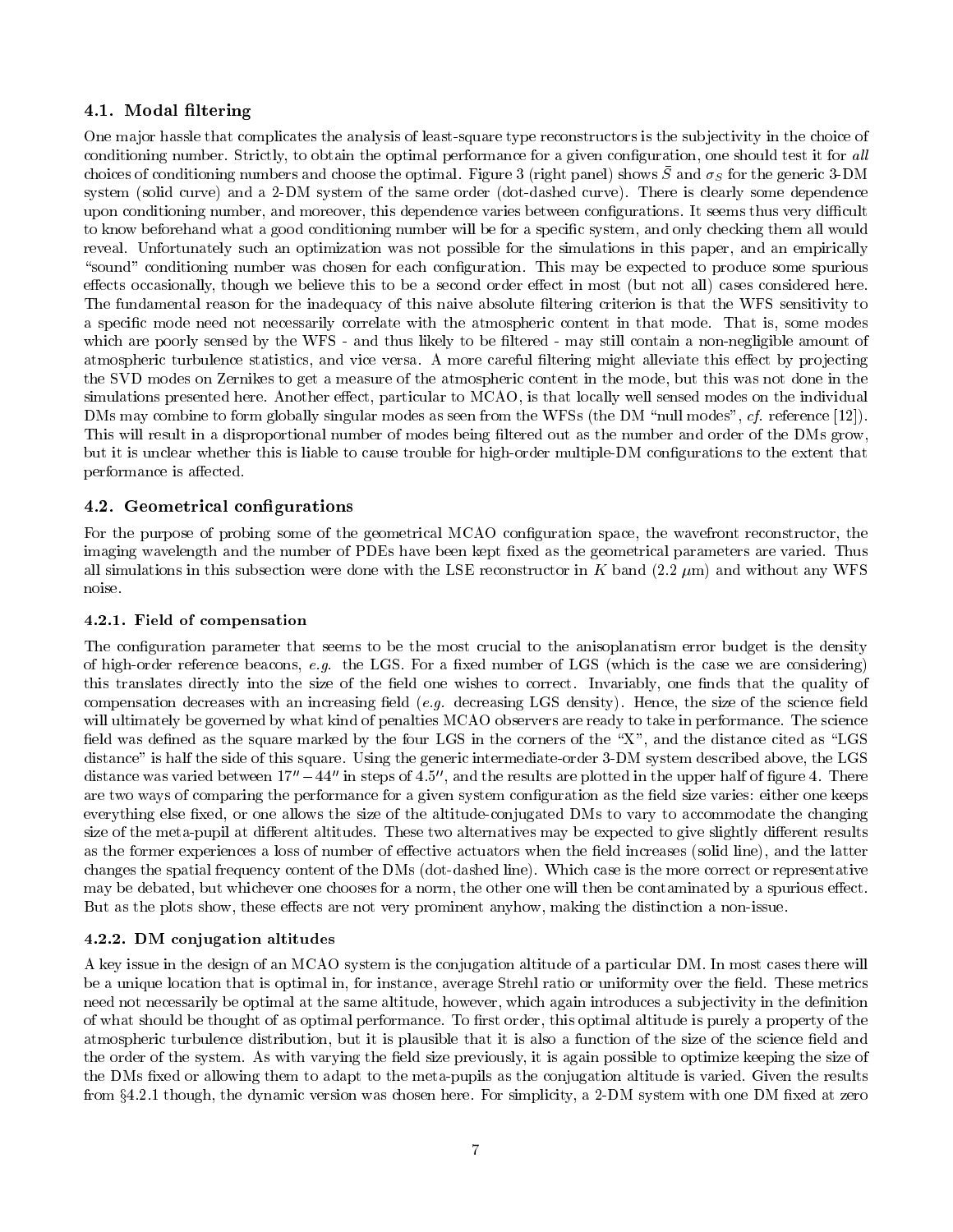

**Figure 4.** Upper panels: average S and relative RMS deviation  $\delta_S$  of the Strehl ratio for the generic 3-DM system as a function of the separation of the LGS (cf.  $x_4, z_1, z_2, z_3, z_4, z_5, z_6, z_7, z_8, z_9, z_1, z_2, z_3, z_4, z_5, z_6, z_7, z_8, z_9, z_1, z_2, z_3, z_4, z_6, z_7, z_8, z_9, z_1, z_2, z_3, z_4, z_6, z_7, z_8, z_9, z_1, z_2, z_3,$  $\delta_S$  for the 2-DM system described in §4.2.2, as a function of conjugation altitude for DM2.

kilometers and one varying between  $4-14$  km was used for correcting a  $1'$  field in this simulation. As the plots in the lower half of figure 4 show, the average Strehl ratio peaks at approximately 10 km, whereas the uniformity hits a local extremum around 6 km. The somewhat wobbly shape of the S curve could be a conditioning number related effect, as discussed above. Notable is the observation that there is a wide range spanning more than 6 km (DM2  $\sim$ 6-12 km) where  $\bar{S}$  has an absolute variation of 2.6%. This suggests that the precise value of the conjugation altitude does not not need to be particularly note with the fact that with the fact that within the same range, S actually is the fact that with the same range, S actually is the same range, S actually is the same range, S actuall doubles. Some attempts have been made to derive analytical expressions for the optimal conjugation altitudes as functions of turbulence models, but as of yet, an accurate algorithm for this optimal estimation problem has still to be provided (see [12]). For our generic 3-DM case, however, a provisional optimum seems to be close to  $[0, 4, 12]$  km, which is in remarkable concordance with the numerical simulations in reference [15].

#### 4.2.3. Number of DMs

Using an intermediate-order 12 × 12 subaperture WFS, the number of altitude-conjugated DMs was varied from 1-4. Due to the dominant nature of the ground layer turbulence in this atmospheric model, no appreciable field-widening was achieved by conjugating a single DM to some finite altitude. In stead, a decent trade-off between average Strehl and uniformity was found by conjugating the DM to the telescope pupil, leaving the field-widening to tomography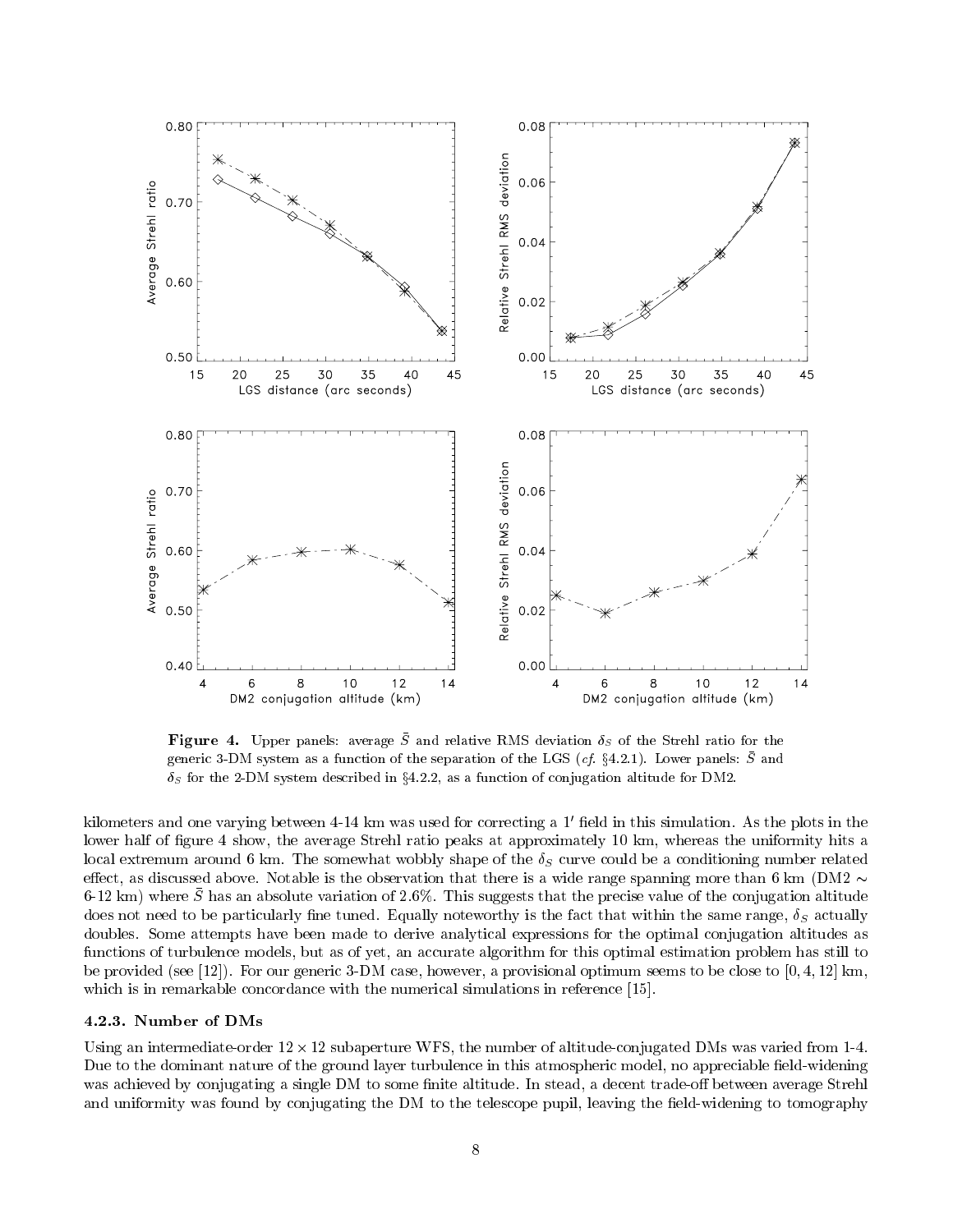

Figure 5. Average and RMS deviation of Strehls as a function of the WFS order for a 3-DM system conjugated to  $[0,4,12]$  km (upper panels; cf.  $\S 4.2.4$ ) and as a function of the number of DMs  $\ldots$  and  $\ldots$  and  $\ldots$  are  $\ldots$  . The subset of  $\ldots$  and  $\ldots$  are  $\ldots$  and  $\ldots$ 

alone. In the 2-4 DM cases, estimated optimal conjugation altitudes were employed, and the four cases run were: 1 DM with 13 actuators across the pupil conjugated to 0 km; 2 DM [13,10]  $\&$  [0,10] km; 3 DM [13,11,9]  $\&$  [0,4,12] km; 4 DM  $[13,11,10,9]$  @  $[0,4,8,12]$  km. The results are plotted in the lower half of figure 5, and the one notable feature worth elaborating on is the fact that the 4-DM case is actually worse that the 3-DM case. This can only be a consequence of the worsened conditioning of the system as the number of modes increases, resulting in a poorer filtering of the singular values. Although this may not be the best possible result with four DMs (it is not), other studies have shown that the gain in going from three to four or five DMs is very small, and that three DMs is very close to optimal performance.<sup>6</sup>

# 4.2.4. Order of system

The "order" of the system would strictly imply the total number of active actuators in the system (or something proportional thereto). This is a rather degenerate measure, however, as the same order may be attained by distributing the same total number of actuators between the DMs in different proportions, thus producing very different performance characteristics. In analogy with a conventional AO system, we have chosen here the number of WFS subapertures across the pupil as the parameter defining the order - bearing in mind that this number is not linear with respect to the total number of actuators. Using a 3-DM system conjugated to  $[0,4,12]$  km correcting a  $1^{\prime}\times1^{\prime}$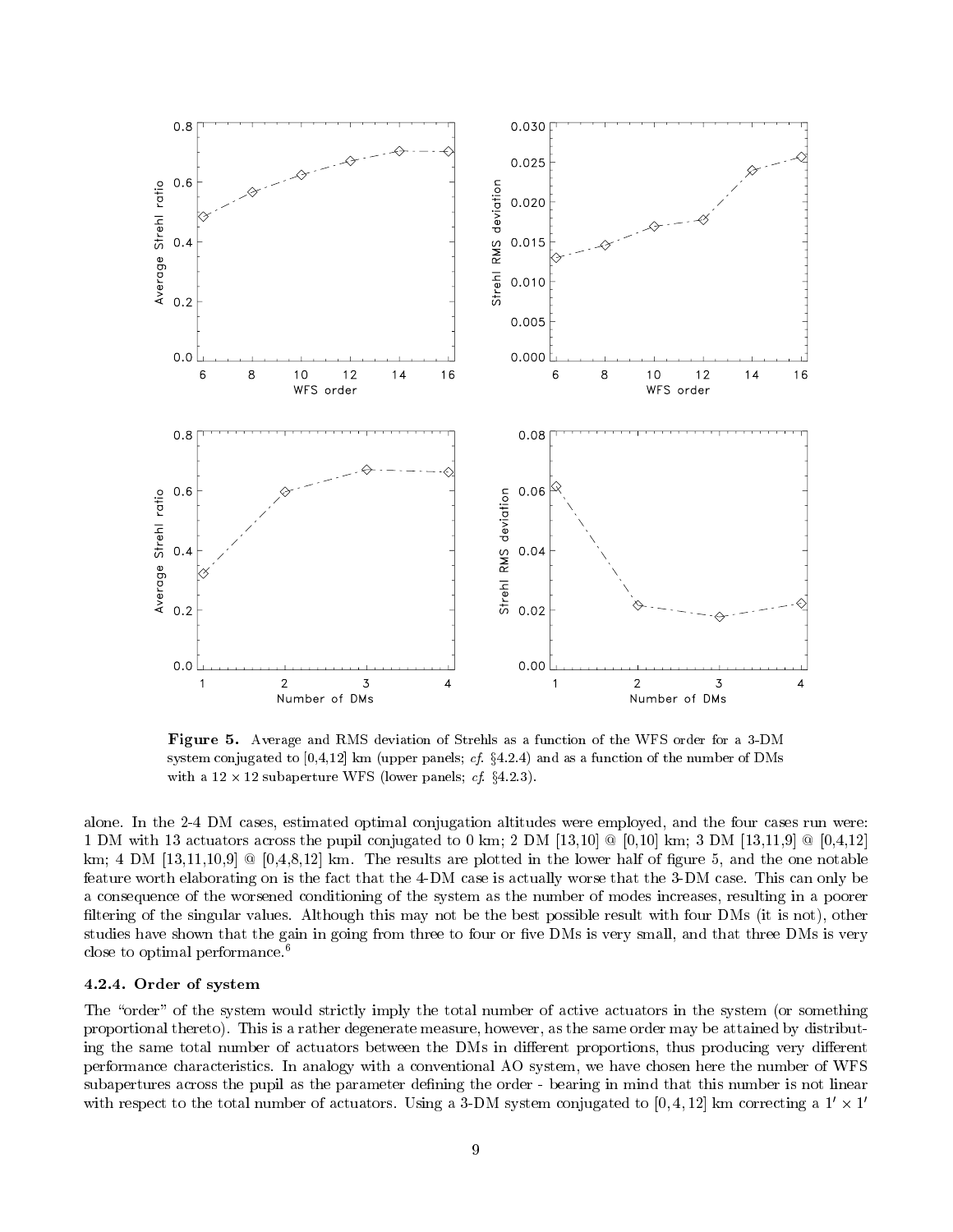

**Figure 6.** Average Strehl ratio S and relative Strehl RMS  $\delta_S$  as functions of wavelenth (upper panels) and K band subaperture variance  $\sigma_m^2$  (lower panels) for the generic 3-DM system, comparing the LSE (solid) and the MAP (dot-dashed) reconstructors.

field, the order was varied from 6-16 in steps of two. The linear number of actuators per DM were adjusted according  $\{0, 1, 0, 0\}$ ,  $[3, 9, 9, 9]$ ,  $[11, 10, 9]$ ,  $[10, 11, 9]$ ,  $[10, 10, 11]$ ,  $[11, 10, 11]$ , and the plots of D and  $0<sub>S</sub>$  are shown in the upper half of figure 5.

The "saturation" observed at the highest order considered here is likely a combination of two different effects: a inting error level-on, and a intering problem with the SVD. As the overall nuting error  $\sigma_{fit}^2$  in an MCAO system may be somewhat hard to define, it is instructive to consider a conventional 1-DM/1-GS AO system as a first-order approximation. In this case the fitting error depends upon the linear number of actuators *N* like  $\sigma_{fit}^2 \propto N^{-3/2}$ , which shows that the gain in performance per unit increment of <sup>N</sup> decreases as <sup>N</sup> increases. Secondly, as already noted, the higher the order of the system the more problematic the selection of the conditioning number, and the more likely that the one chosen is not the optimal. The gradual increase in S may be understood from a modal perspective, regarding the correction per LGS as a superposition of the corrections per mode for that LGS. It is known that for Zernike modes, the isoplanatic angle per mode  $\theta_0(j)$  decreases rapidly with increasing radial degree.<sup>12</sup> As increasing the order of the system is equivalent to adding a few high-order modes, this means that the additional correction achieved will contribute increasingly to a smaller and smaller region around the line of sight to the LGS.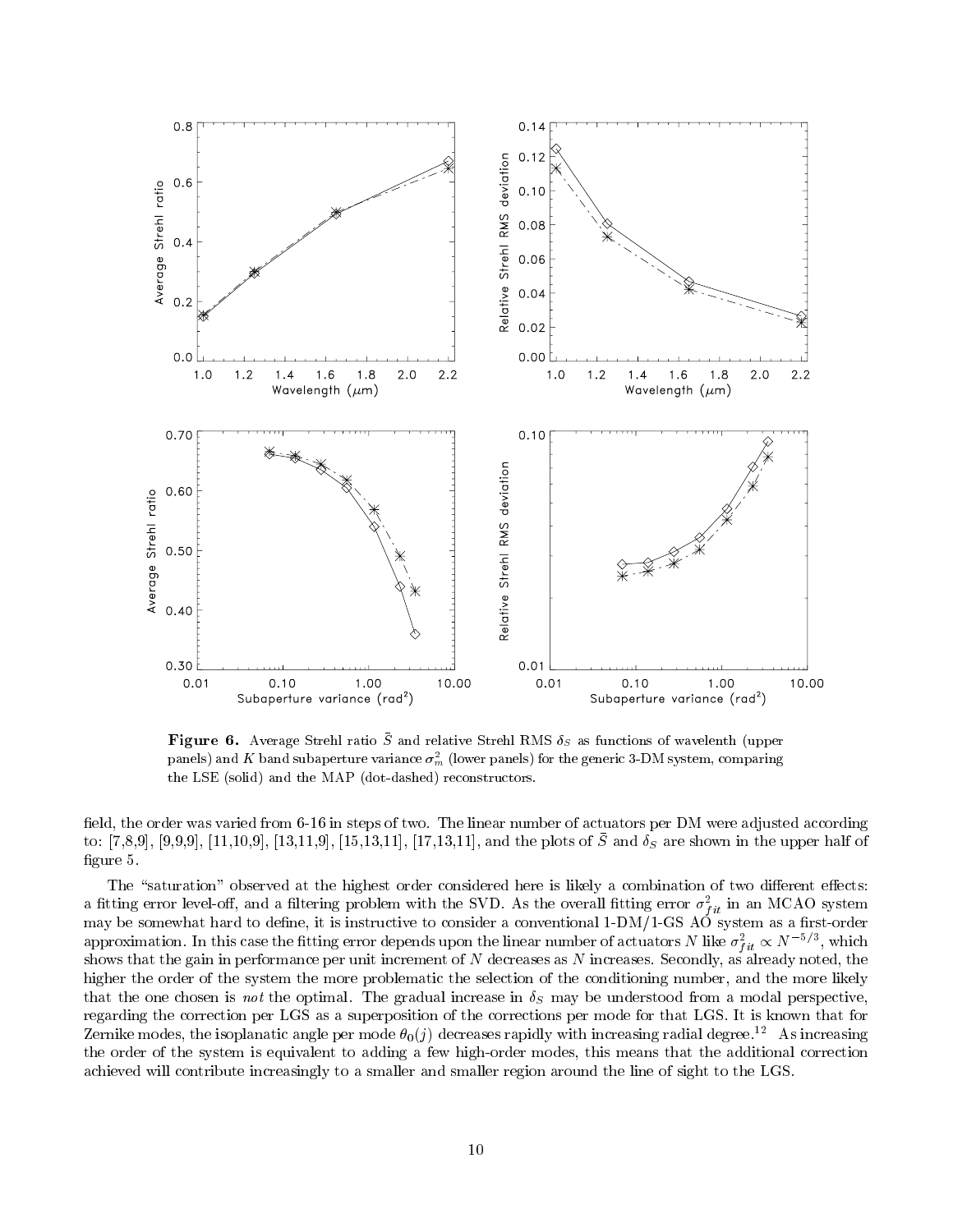#### 4.3. Wavefront reconstructors

For the purpose of comparing the performance of the reconstructors, a fixed geometrical configuration was chosen and the imaging wavelength and the number of PDEs were varied along with the type of reconstructor. The configuration is the generic 3-DM system at conjugation altitudes  $[0, 4, 12]$  km with  $[13, 11, 9]$  actuators across the diameter and the LGS spanning a 1' field. The imaging wavelength was varied from I-K band (e.g. 1.0, 1.25, 1.65 and 2.2  $\mu$ m), and the photon noise was varied by setting the number of PDEs to  $[200, 100, 50, 25, 12, 6, 4]$ .

### 4.3.1. MAP

The main results are plotted in figure 6, and it is seen that the MAP estimator performs consistently better than the LSE when the system is affected by photon noise (lower panels), and the differential also grows with the amplitude of the noise. Even in the absence of noise the MAP shows a somewhat lower S , which may be attributed to its <sup>a</sup> priori knowledge on the residual phase statistics. This knowledge is encoded in the command covariance matrix  $C_c$ , and the weight it will have in the reconstruction process is in turn governed by the noise covariance matrix  $C_n$ . In this zonal reconstruction scheme we may consider the WFS subapertures as statistically independent with respect to photon noise, so the noise covariance is simply a diagonal matrix with the subaperture noise variance on the diagonal:  $C_n = \sigma_m^+ x I$ , where I is the identity and the vector  $x$  is a weighting factor to account for the partial illumination in the edge subapertures.  $C_c$ , on the other hand, must be generated in a noise-free closed loop simulation using the LSE. When is interesting that  $\alpha$  is that, when calculating the Cn matrix, one has the option to interest  $\alpha$ too large or too small value for the variance, in the purpose of forcing the reconstructor to rely on phase statistics to a greater or lesser extent. The net extent of this manipulation is seen manipulation and uniformly S , which is actually S , which is actually S , which is actually s , which is actually s , which is actually strong and in promoted by entering a higher noise variance that is expected from the system

Interesting to note is also how the MCAO system is degraded by noise in relation to a conventional AO system. Thus for comparison, the same simulations as in the lower half of figure 6 were done for one  $13 \times 13$  DM conjugated to zero km with one on-axis LGS. Figure 3 (left panel) shows the ratio of the AO on-axis Strehl ratio to the MCAO ditto, for the MAP (dot-dashed) and the LSE (solid). We see that the AO system degrades faster than does the MCAO system, regardless of the reconstructor. This is a purely geometrical effect, independent of any phase statistics embedded in the reconstructor: due to the redundancy in WFS measurements over a large portion of the sky, the MCAO system attains better noise rejection by WFS tomography alone.

# 5. CONCLUSIONS

It has become clear, through simulations in this paper and other, that MCAO for 8-m class telescopes is an entirely feasible concept. This study has gone some way towards understanding the spatial characteristics and limitations of MCAO systems for the 50% Cerro Pachon turbulence model at a V band seeing of 0.7". Anisoplanatism remains as one of the major limitations to the size of the compensated field of view (as shown in the upper half of figure  $4$ ), until it is demonstrated that more than five LGS are feasible on a telescope. It is seen, for instance, that a 3-DM system of the order 12 × 12 WFS subapertures with a fixed configuration of five high-order LGS, can only sustain a science field of approximately 80" with  $> 60\%$  average Strehl ratio and  $< 5\%$  uniformity in K band. These numbers improve to  $S \sim 08$ % and  $\theta_S \sim 2.4$ % for a 1 held. The DM conjugation altitude is seen to be the least sensitive parameter for systems with more than one DM, allowing some 2-3 km mismatch with the optimal position without degrading the performance more than a few percent in both average and uniformity. Using the LSE in a high- or intermediate-order system, there is essentially no gain in going beyond three DMs. The order of the system is an important parameter up to a certain level, around 16  $\times$  16 WFS subapertures in K band in this study, where the diminishing gain in performance is eaten up by decreasing precision in the SVD filtering. This is a rather severe drawback for the LSE and the MAP, but more elaborate ltering methods may be employed, or one may choose to work with a different set of DM modes, which might improve performance. Future extensions of this work include a minimum variance estimator (MVE) for wavefront reconstruction,<sup>2,5</sup> intended for this paper but not yet successfully implemented in the Monte Carlo code. A real MCAO system would also benefit in flexibility from a decomposition of the reconstructor into the parts pertaining to LGS and NGS, driven by separate control loops (currently under study). Hence, a decoupled LSE will also be implemented in the near future.